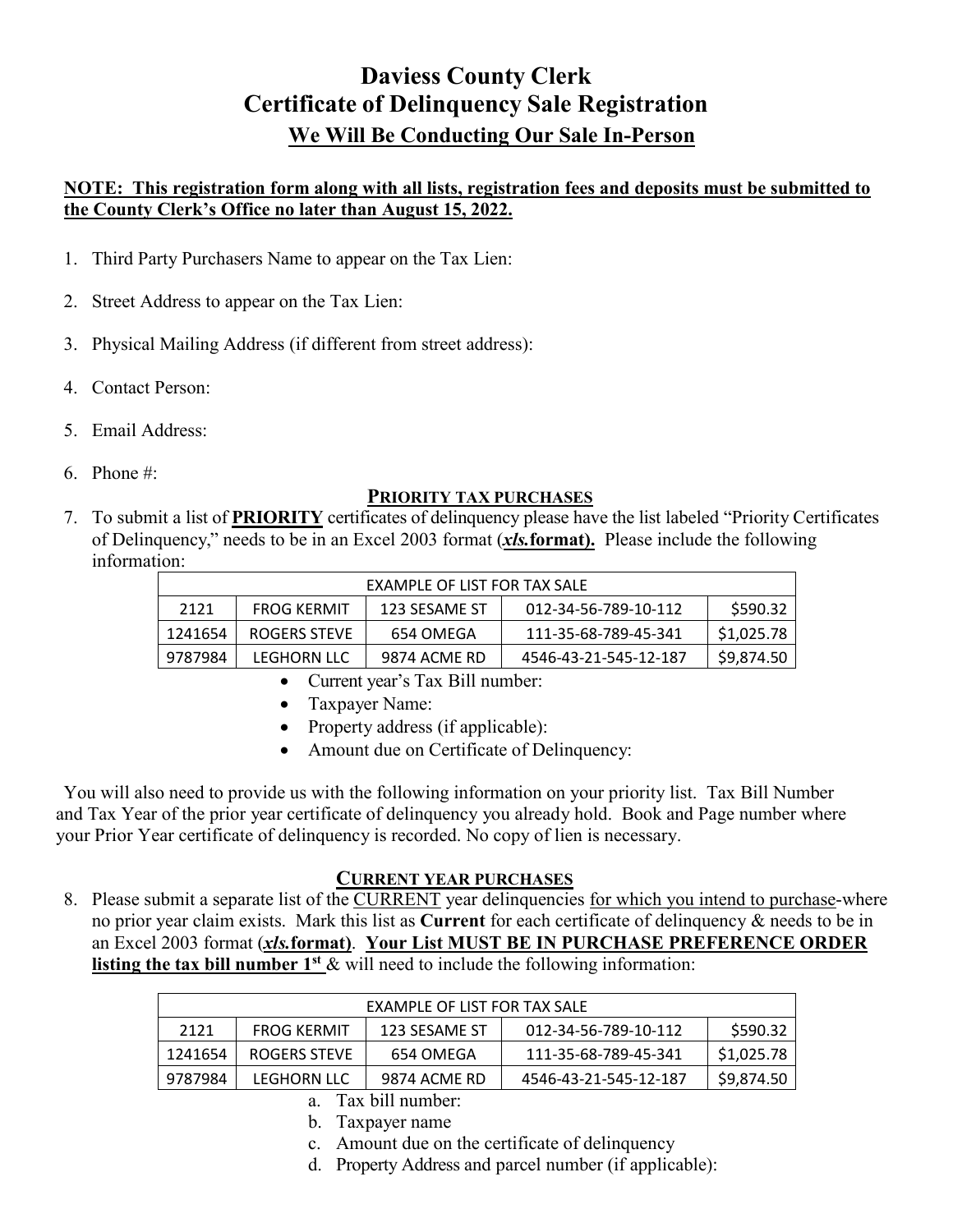## **PLEASE INCLUDE YOUR TOTAL DUE FOR ALL CERTIFICATES OF DELINQUENCY CALCULATING YOUR REQUIRED DEPOSIT**:

| TOTAL TAXES due on all PRIORITY certificates listed in Item 7:<br>Full Payment must accompany the priority list<br>25% of the TOTAL TAXES due on CURRENT year certificates:<br>Listed in Item 8                |
|----------------------------------------------------------------------------------------------------------------------------------------------------------------------------------------------------------------|
| <b>Additional Monies Due:</b>                                                                                                                                                                                  |
| Total number of Certificates purchased multiplied by \$30.00                                                                                                                                                   |
| (Assignment fee for the purchased tax certificates)                                                                                                                                                            |
| <b>Total Registration fee</b>                                                                                                                                                                                  |
| (*Total number of certificates listed in Item 7 multiplied by \$5.00                                                                                                                                           |
| & the Total number of certificates listed in Item 8 multiplied by \$10.00.                                                                                                                                     |
| The Maximum Registration Fee is \$250.00)                                                                                                                                                                      |
| Please include a separate payment for your tax sale registration fee.                                                                                                                                          |
| <b>TOTAL DUE</b>                                                                                                                                                                                               |
| Your deposit must be received no later than August 15, 2022. Acceptable forms of payment include:<br>CASH, CASHIER'S/CERTIFIED CHECK OR (CREDIT/DEBIT CARD) (SEE CLERK FOR DETAILS).                           |
| Please read and confirm the following sworn statement. Be advised that filing a false sworn statement with the<br>intent to mislead a County Clerk is a violation of KRS 523.030 and is a Class A Misdemeanor. |

I hereby certify that I am not participating in this sale in conjunction with any related person or related business entity, nor is the corporation, partnership, trust, limited liability company, or other entities being represented are related by blood or marriage, to obtain any advantages over other potential purchasers at the sale.

| Signature                             |                                                                                     |
|---------------------------------------|-------------------------------------------------------------------------------------|
| Signature                             |                                                                                     |
| Commonwealth of Kentucky<br>County of |                                                                                     |
|                                       | Subscribed, sworn and acknowledged before me this ____________<br>day of<br>. 2022. |
| $\mathbf{B}\mathbf{v}$                |                                                                                     |
| Individual name                       | title / company name if applicable                                                  |
|                                       | Notary Public, State at Large                                                       |
|                                       | Notary Commission ID $#$                                                            |
|                                       | My Commission Expires:                                                              |